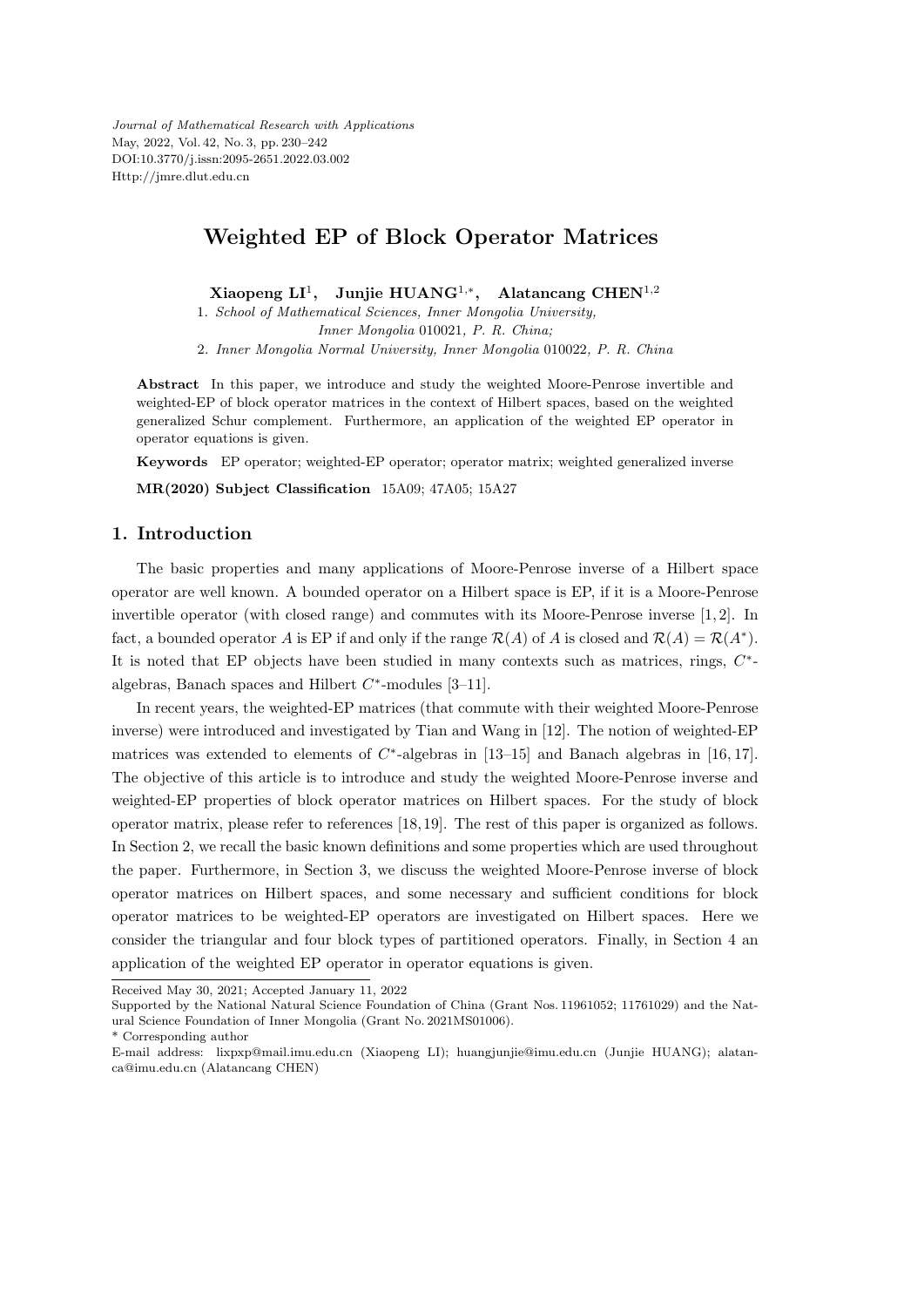*Weighted EP of block operator matrices* 231

#### **2. Preliminaries**

In what follows,  $H$  and  $K$  denote (complex) Hilbert spaces.  $B(H, K)$  stands for the Hilbert space of all bounded operators from *H* to *K*. For simplicity, we use the notation  $B(H)$  instead of  $\mathcal{B}(\mathcal{H}, \mathcal{H})$ . Let  $\mathcal{B}^+(\mathcal{H})$  be the set of positive definite (invertible positive) operators of  $\mathcal{B}(\mathcal{H})$ . The identity operator on a subspace  $\mathcal M$  of  $\mathcal H$  is denoted by  $I_{\mathcal M}$  (or *I* when it is clear from the context of the space on which it acts). Given  $T \in \mathcal{B}(\mathcal{H}, \mathcal{K})$ , we write  $\mathcal{R}(T)$ ,  $\mathcal{N}(T)$ ,  $T^*$ ,  $T^{-1}$ ,  $T^{\frac{1}{2}}$ and  $T<sup>−</sup>$  for the range, the kernel, the adjoint, the inverse, the square root and the inner inverse of *T*, respectively. For the sake of completeness, we recall that an operator  $T \in \mathcal{B}(\mathcal{H})$  is positive if  $\langle Th, h \rangle \geq 0$  for all  $h \in \mathcal{H}$ .

We now let  $M \in \mathcal{B}^+(\mathcal{K})$  and  $N \in \mathcal{B}^+(\mathcal{H})$ . The inner-product on  $\mathcal K$  induced by  $M$  is given by

$$
\langle x, y \rangle_M = \langle x, My \rangle \text{ for every } x, y \in \mathcal{K}.
$$

For each  $T \in \mathcal{B}(\mathcal{H}, \mathcal{K})$ ,

$$
\langle Tx, y \rangle_M = \langle x, T^{\sharp} y \rangle_N \text{ for every } x \in \mathcal{H}, y \in \mathcal{K},
$$

where  $T^{\sharp} = N^{-1}T^*M \in \mathcal{B}(\mathcal{K}, \mathcal{H})$  is called the weighted adjoint operator of *T* (see [20, Remark 1.1]).

As an extension of the Moore-Penrose inverse, the weighted Moore-Penrose inverse is defined as follows:

**Definition 2.1** ([20, 21]) Let  $T \in \mathcal{B}(\mathcal{H}, \mathcal{K})$  be arbitrary and let  $M \in \mathcal{B}^+(\mathcal{K})$  and  $N \in \mathcal{B}^+(\mathcal{H})$ . The weighted Moore-Penrose inverse  $T^{\dagger}_{M,N}$  (if it exists) is the unique element *X* of  $\mathcal{B}(\mathcal{K},\mathcal{H})$ , *which satisfies*

$$
TXT = T, \; XTX = X, \; (MTX)^* = MTX \text{ and } (NXT)^* = NXT.
$$

If  $M = I_K$  and  $N = I_H$ , then  $T_{M,N}^{\dagger}$  is denoted simply by  $T^{\dagger}$ , which is called the Moore-Penrose inverse of *T*. Clearly, the weighted Moore-Penrose inverse  $T_{M,N}^{\dagger}$  exists if and only if *T* has a closed range. Then  $TT^{\text{T}}_{M,N}$  and  $T^{\text{T}}_{M,N}$  are idempotents, so  $\mathcal{R}(T) = \mathcal{R}(TT^{\text{T}}_{M,N})$  and  $\mathcal{R}(T^{\text{T}}_{M,N}) = \mathcal{R}(T^{\text{T}}_{M,N}T)$  are closed. Similar to [12, Lemma 3.1] and [20, Remark 1.2], it is not difficult to prove the following facts.

**Lemma 2.2** *Let*  $T \in \mathcal{B}(\mathcal{H}, \mathcal{K})$  *with a closed range and let*  $M \in \mathcal{B}^+(\mathcal{K})$  *and*  $N \in \mathcal{B}^+(\mathcal{H})$ *. Then*  $(T)$   $T_{M,N}^{\dagger} = N^{-\frac{1}{2}} (M^{\frac{1}{2}} T N^{-\frac{1}{2}})^{\dagger} M^{\frac{1}{2}};$ 

- $(T_{M,N}^{\dagger})_{N,M}^{\dagger} = T;$
- $(T_{M,N}^{\mathsf{T}})^* = (T^*)_{N^{-1},M^{-1}}^{\mathsf{T}};$
- $R(T_{M,N}^{\dagger}) = R(T^{\sharp}) = R(N^{-1}T^*) = N^{-1}R(T^*)$ ;
- $(5)$   $\mathcal{N}(T_{M,N}^{\dagger}) = \mathcal{N}(T^{\sharp}) = \mathcal{N}(T^*M) = M^{-1}\mathcal{N}(T^*)$ ;
- $(6)$   $\mathcal{N}(T_{M,N}^{T}T) = \mathcal{N}(T),$   $\mathcal{N}(TT_{M,N}^{T}) = \mathcal{N}(T_{M,N}^{T}).$

The definition of generalized Schur complement is given below for later weighted generalized inverse representation of block operator matrices.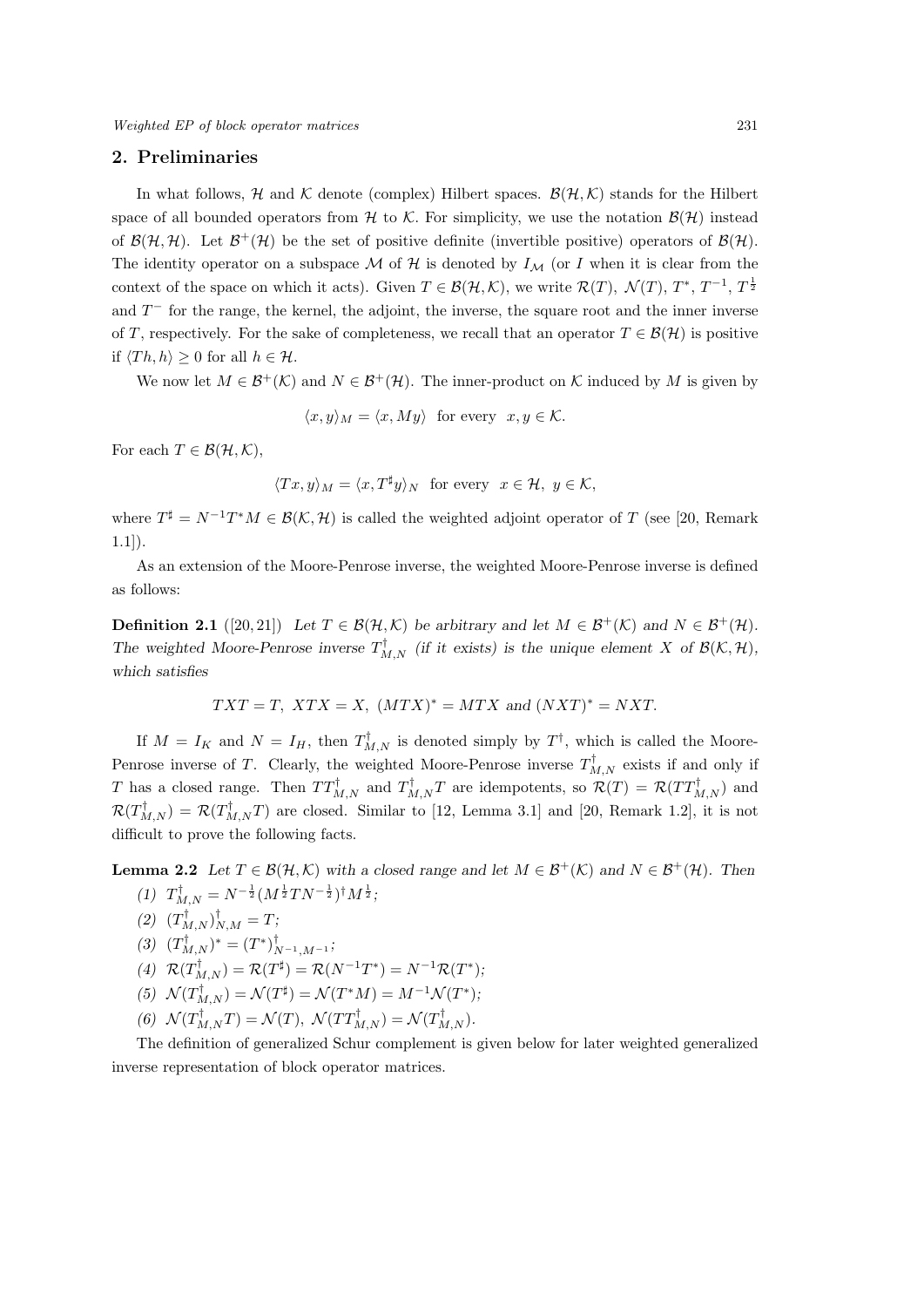Suppose  $H \in \mathcal{B}(\mathcal{H} \oplus \mathcal{K})$  is an operator matrix partitioned into the form

$$
H = \left(\begin{array}{cc} A & B \\ C & D \end{array}\right),\tag{2.1}
$$

where  $A \in \mathcal{B}(\mathcal{H}), B \in \mathcal{B}(\mathcal{K}, \mathcal{H}), C \in \mathcal{B}(\mathcal{H}, \mathcal{K}), D \in \mathcal{B}(\mathcal{K}).$  The positive definite operators  $M, N$ are given by

$$
M = \begin{pmatrix} M_1 & M_2 \\ M_2^* & M_3 \end{pmatrix} \in \mathcal{B}^+(\mathcal{H} \oplus \mathcal{K}), \quad N = \begin{pmatrix} N_1 & N_2 \\ N_2^* & N_3 \end{pmatrix} \in \mathcal{B}^+(\mathcal{H} \oplus \mathcal{K}), \tag{2.2}
$$

where  $M_1 \in \mathcal{B}^+(\mathcal{H})$ ,  $M_2 \in \mathcal{B}(\mathcal{K},\mathcal{H})$ ,  $M_3 \in \mathcal{B}^+(\mathcal{K})$ ,  $N_1 \in \mathcal{B}^+(\mathcal{H})$ ,  $N_2 \in \mathcal{B}(\mathcal{K},\mathcal{H})$ ,  $N_3 \in \mathcal{B}^+(\mathcal{K})$ .

**Definition 2.3** Let *H* be a block operator matrix of the form (2.1) and let  $M, N \in \mathcal{B}^+(\mathcal{H} \oplus \mathcal{K})$ *be two operator matrices of the form (2.2). Then*

$$
S := (H/A)_W = D - CA_{M_1, N_1}^{\dagger} B, \quad G := (H/D)_W = A - BD_{M_3, N_3}^{\dagger} C
$$
 (2.3)

*are called the generalized Schur complements of A and D in H in the weighted Moore-Penrose inverse sense, respectively.*

The formula (2.3) has previously appeared in papers dealing with the weighted generalized inverses of partitioned matrices [22]. The generalized Schur complements of *A* and *D* in *H* are

$$
S_1 := H/A = D - CA^{-}B, \quad G_1 := H/D = A - BD^{-}C \tag{2.4}
$$

in the inner inverse (non-weighted) sense, where *A<sup>−</sup>* and *D<sup>−</sup>* are the inner inverse of *A* and *D*, respectively. The formula (2.4) has previously appeared in papers dealing with generalized inverses of partitioned matrices [23–25].

Similar to [26, Lemma 2.2.4], we have the following conclusion on Hilbert spaces.

**Lemma 2.4** *Let*  $A \in \mathcal{B}(\mathcal{H})$ *,*  $B \in \mathcal{B}(\mathcal{K}, \mathcal{H})$ *, and*  $C \in \mathcal{B}(\mathcal{H}, \mathcal{K})$ *. Suppose that the inner inverse A<sup>−</sup> of A exists. Then*

- *(1)*  $N(A) \subseteq N(C)$  *if and only if*  $C = CA^{-}A$ *;*
- *(2)*  $\mathcal{N}(A^*) \subseteq \mathcal{N}(B^*)$  *if and only if*  $B = AA^{-}B$ *.*

The following properties immediately follow from the definition of EP operators.

**Proposition 2.5** ([1,2]) *Let*  $T \in \mathcal{B}(\mathcal{H})$  *with a closed range. Then the following statements are equivalent:*

- *(1) T is an EP operator;*
- (2)  $\mathcal{N}(T) = \mathcal{N}(T^*);$

*(3) T* is Moore-Penrose invertible and  $T^{\dagger}T = TT^{\dagger}$ .

As an extension of the EP operator, the weighted EP operator is defined as follows:

**Definition 2.6** *An operator*  $T \in \mathcal{B}(\mathcal{H})$  *is said to be weighted-EP with respect to*  $M, N \in \mathcal{B}^+(\mathcal{H})$ *, or shortly said to be weighted-EP w.r.t.*  $(M, N)$ , if both  $MT$  and  $TN^{-1}$  are EP, that is,

$$
\mathcal{R}(MT) = \mathcal{R}((MT)^*), \ \mathcal{R}(TN^{-1}) = \mathcal{R}((TN^{-1})^*)
$$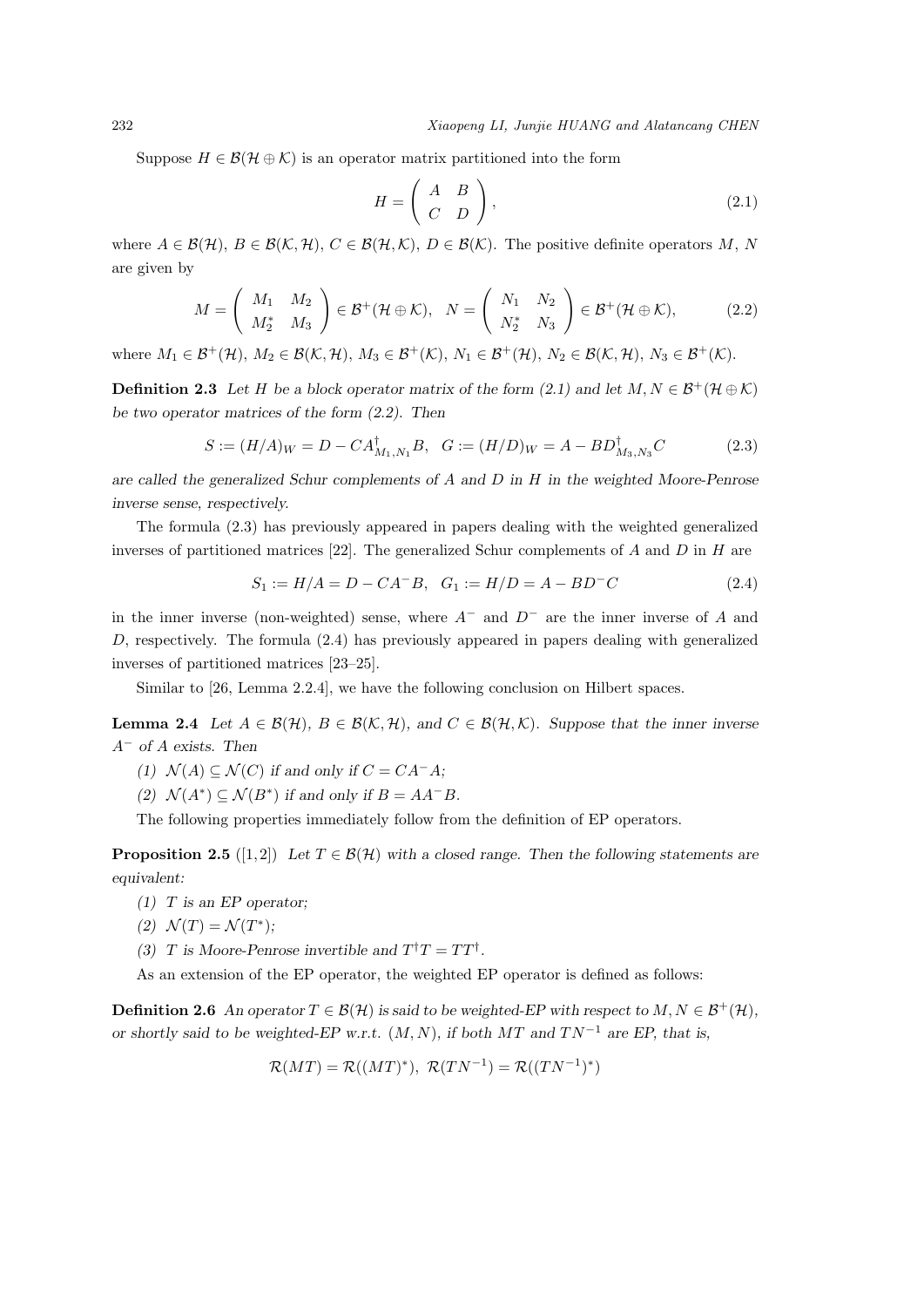*Weighted EP of block operator matrices* 233

*hold and R*(*T*) *is closed.*

**Remark 2.7** It follows from the definitions of EP and weighted-EP operators that every weighted-EP operator needs to be an operator with a closed range.

In the following proposition, similar to [12, Theorem 3.5] and [13, Theorem 2.2], a number of necessary and sufficient conditions for an operator to be weighted-EP are presented on Hilbert spaces.

**Proposition 2.8** *Let*  $T \in \mathcal{B}(\mathcal{H})$  *with a closed range and let*  $M, N \in \mathcal{B}^+(\mathcal{H})$ *. Then the following statements are equivalent:*

*(1) T* is weighted-EP w.r.t.  $(M, N)$ , i.e.,  $MT$  and  $TN^{-1}$  are EP (or both MT and NT are *EP*)*;*

*(2) T* is weighted-EP w.r.t.  $(N, M)$ *, i.e.,*  $NT$  and  $TM^{-1}$  are EP (or both  $TN^{-1}$  and  $TM^{-1}$ *are EP*)*;*

- (3) *T* is weighted-EP both w.r.t.  $(M, M)$  and w.r.t.  $(N, N)$ ;
- (4)  $R(MT) = R(NT) = R(T^*);$

(5) 
$$
\mathcal{R}(M^{-1}T^*) = \mathcal{R}(N^{-1}T^*) = \mathcal{R}(T);
$$

- (6)  $\mathcal{R}(T^{\text{T}}_{M,N}) = \mathcal{R}(T)$  and  $\mathcal{R}((T^{\text{T}}_{M,N})^*) = \mathcal{R}(T^*)$ ;
- $(7)$   $\mathcal{N}(T^*M) = \mathcal{N}(T^*N) = \mathcal{N}(T)$ ;
- $(8)$   $\mathcal{N}(TM^{-1}) = \mathcal{N}(TN^{-1}) = \mathcal{N}(T^*);$
- (9)  $T^*$  is weighted-EP w.r.t.  $(M^{-1}, N^{-1})$ ;
- (10) *T*<sup>†</sup> is weighted-EP w.r.t.  $(M^{-1}, N^{-1})$ ;
- (11)  $T_{M,N}^{\dagger}$  is weighted-EP w.r.t.  $(M, N)$ ;

$$
(12) \quad TT_{M,N}^{\dagger} = T_{M,N}^{\dagger} T.
$$

## **3. Weighted-EP of block operator matrices**

In this section, the weighted Moore-Penrose inverse and weighted-EP of block operator matrices will be investigated in the context of Hilbert spaces, based on the generalized Schur complement.

First, to get the main conclusions, the weighted Moore-Penrose inverse of block operator matrices will be considered in the context of Hilbert spaces, based on the generalized Schur complement.

Extending [22, Theorem 4 and Corollary 7] to infinite dimensional spaces, we have the following two conclusions on Hilbert spaces.

**Lemma 3.1** *Let*  $M, N \in \mathcal{B}^+(\mathcal{H} \oplus \mathcal{K})$  *be two operator matrices of the form (2.2). Assume that H* is an operator matrix of the form  $(2.1)$  with  $\mathcal{R}(A)$  and  $\mathcal{R}(S)$  being closed such that

$$
(M_2SS_{M_3,N_3}^{\dagger})^* = M_2^*AA_{M_1,N_1}^{\dagger} + M_2^*(I - AA_{M_1,N_1}^{\dagger})BS_{M_3,N_3}^{\dagger}CA_{M_1,N_1}^{\dagger},
$$
\n(3.1)

$$
(N_2 S_{M_3,N_3}^{\dagger} S)^* = N_2^* A_{M_1,N_1}^{\dagger} A + N_2^* A_{M_1,N_1}^{\dagger} B S_{M_3,N_3}^{\dagger} C (I - A_{M_1,N_1}^{\dagger} A), \tag{3.2}
$$

$$
S_{M_3,N_3}^{\dagger} M_3 (I - SS_{M_3,N_3}^{\dagger}) = (I - S_{M_3,N_3}^{\dagger} S) M_3 S_{M_3,N_3}^{\dagger}.
$$
 (3.3)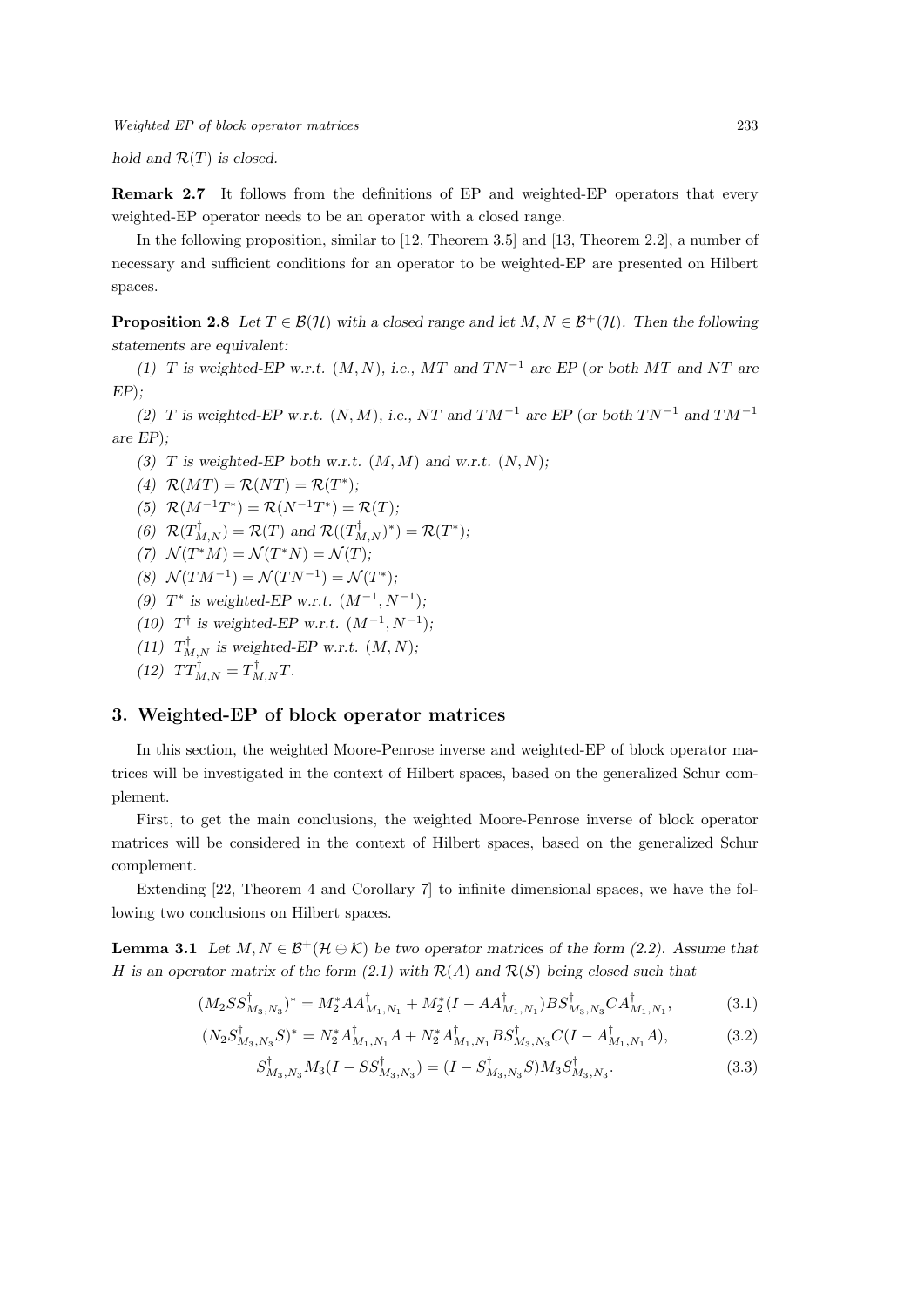234 *Xiaopeng LI, Junjie HUANG and Alatancang CHEN*

*Then*

$$
H^\dagger_{M,N} = \left( \begin{array}{cc} A^\dagger_{M_1,N_1} + A^\dagger_{M_1,N_1} BS^\dagger_{M_3,N_3} CA^\dagger_{M_1,N_1} & -A^\dagger_{M_1,N_1} BS^\dagger_{M_3,N_3} \\ -S^\dagger_{M_3,N_3} CA^\dagger_{M_1,N_1} & S^\dagger_{M_3,N_3} \end{array} \right)
$$

*if and only if*

$$
CA_{M_{1},N_{1}}^{\dagger}A=C,\; AA_{M_{1},N_{1}}^{\dagger}B=B,\; BS_{M_{3},N_{3}}^{\dagger}S=B,\; SS_{M_{3},N_{3}}^{\dagger}C=C.
$$

**Proof** Since  $\mathcal{R}(A)$  and  $\mathcal{R}(S)$  are closed,  $A_{M_1,N_1}^{\dagger}$  and  $S_{M_3,N_3}^{\dagger}$  of *A* and *S* exist, respectively. Therefore, the proof is analogous to the proof of [22, Theorem 4].  $\Box$ 

**Lemma 3.2** *Let*  $M, N \in \mathcal{B}^+(\mathcal{H} \oplus \mathcal{K})$  *be two operator matrices of the form (2.2). Assume that H* is an operator matrix of the form (2.1) with  $R(A)$  and  $R(S)$  being closed such that

$$
CA_{M_1,N_1}^{\dagger}A = C, \ AA_{M_1,N_1}^{\dagger}B = B, \ BS_{M_3,N_3}^{\dagger}S = B, \ SS_{M_3,N_3}^{\dagger}C = C,
$$
  

$$
M_2SS_{M_3,N_3}^{\dagger} = (M_2^*AA_{M_1,N_1}^{\dagger})^*, \ N_2S_{M_3,N_3}^{\dagger}S = (N_2^*A_{M_1,N_1}^{\dagger}A)^*.
$$

*Then*

$$
H_{M,N}^{\dagger} = \left( \begin{array}{cc} A_{M_1,N_1}^{\dagger} + A_{M_1,N_1}^{\dagger} BS_{M_3,N_3}^{\dagger} CA_{M_1,N_1}^{\dagger} & -A_{M_1,N_1}^{\dagger} BS_{M_3,N_3}^{\dagger} \\ -S_{M_3,N_3}^{\dagger} CA_{M_1,N_1}^{\dagger} & S_{M_3,N_3}^{\dagger} \end{array} \right).
$$

Using the generalized Schur complement  $G = A - BD\int_{M_3,N_3} C$ , similar to Lemma 3.2, one can get the following corollary.

**Corollary 3.3** *Let*  $M, N \in \mathcal{B}^+(\mathcal{H} \oplus \mathcal{K})$  *be two operator matrices of the form (2.2).* Assume *that H* is an operator matrix of the form (2.1) with  $R(D)$  and  $R(G)$  being closed such that

$$
BD_{M_3,N_3}^{\dagger}D = B, \ DD_{M_3,N_3}^{\dagger}C = C, \ CG_{M_1,N_1}^{\dagger}G = C, \ GG_{M_1,N_1}^{\dagger}B = B,
$$
  

$$
M_2^*GG_{M_1,N}^{\dagger} = (M_2DD_{M_3,N_3}^{\dagger})^*, \ N_2^*G_{M_1,N_1}^{\dagger}G = (N_2D_{M_3,N_3}^{\dagger}D)^*.
$$

*Then*

$$
H_{M,N}^\dag=\left(\begin{array}{cc}G_{M_1,N_1}^\dag & -G_{M_1,N_1}^\dag BD_{M_3,N_3}^\dag \\ -D_{M_3,N_3}^\dag CG_{M_1,N_1}^\dag & D_{M_3,N_3}^\dag+D_{M_3,N_3}^\dag CG_{M_1,N_1}^\dag BD_{M_3,N_3}^\dag \end{array}\right).
$$

Considering two special positive definite operator matrices *M* and *N*, we have the following concise conclusion.

**Theorem 3.4** *Let*  $M = \begin{pmatrix} M_1 & 0 \\ 0 & M_3 \end{pmatrix} \in \mathcal{B}^+(\mathcal{H} \oplus \mathcal{K})$ ,  $N = \begin{pmatrix} N_1 & 0 \\ 0 & N_3 \end{pmatrix} \in \mathcal{B}^+(\mathcal{H} \oplus \mathcal{K})$ . Assume that  $H$ *is an operator matrix of the form*  $(2.1)$  *with*  $R(A)$  *and*  $R(S)$  *being closed. Then* 

$$
H^\dagger_{M,N} = \left( \begin{array}{cc} A^\dagger_{M_1,N_1} + A^\dagger_{M_1,N_1} BS^\dagger_{M_3,N_3} CA^\dagger_{M_1,N_1} & -A^\dagger_{M_1,N_1} BS^\dagger_{M_3,N_3} \\ -S^\dagger_{M_3,N_3} CA^\dagger_{M_1,N_1} & S^\dagger_{M_3,N_3} \end{array} \right)
$$

*if and only if*

$$
CA_{M_1,N_1}^{\dagger}A=C, AA_{M_1,N_1}^{\dagger}B=B, BS_{M_3,N_3}^{\dagger}S=B, SS_{M_3,N_3}^{\dagger}C=C.
$$

**Proof** The proof is analogous to Lemma 3.1. It is worth noting that the conditions  $(3.1)$  and (3.2) of Lemma 3.1 are naturally satisfied, and the condition (3.3) of Lemma 3.1 can be dropped in combination with the present diagonal weights in Theorem 3.4.  $\Box$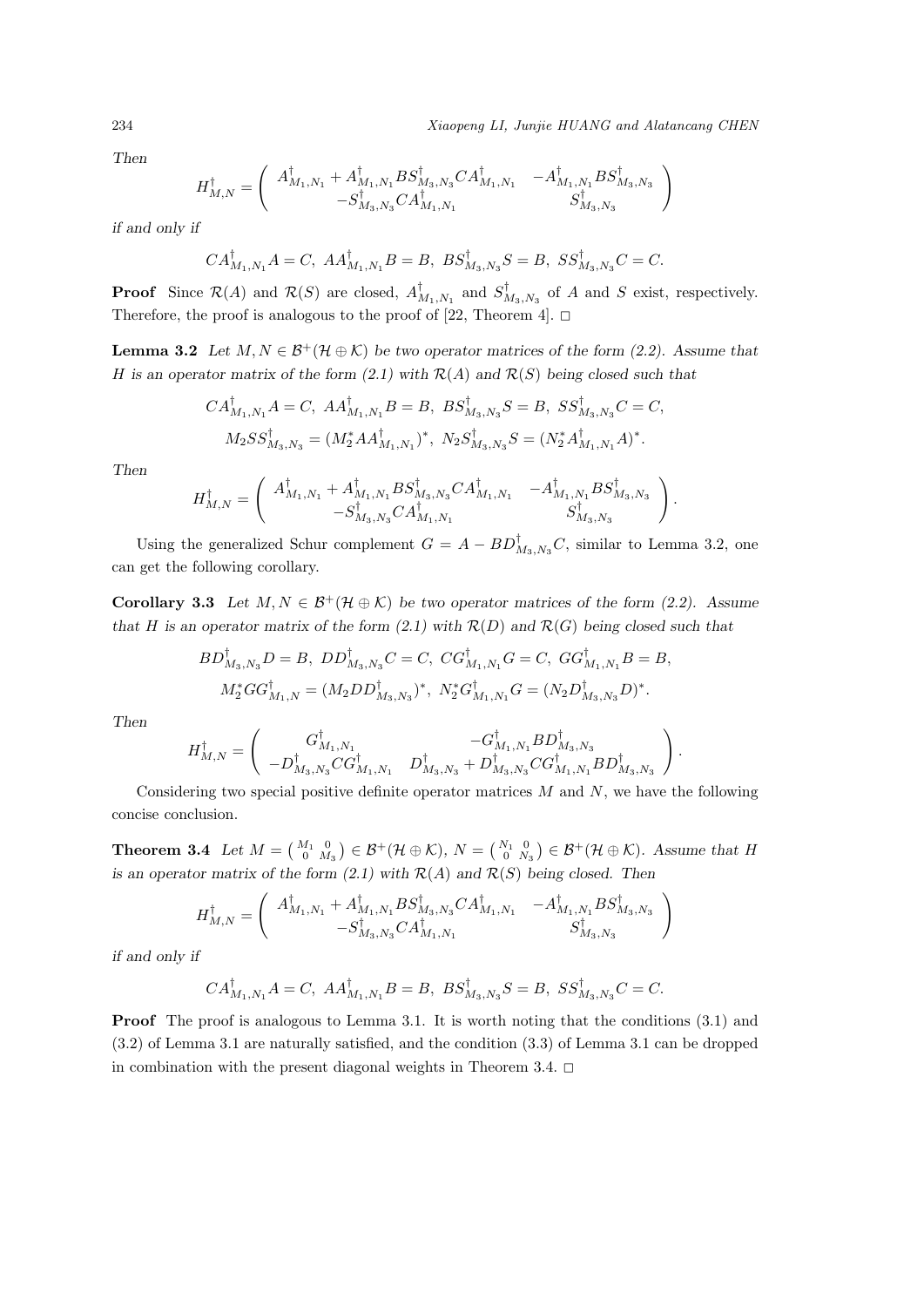Using the generalized Schur complement  $G = A - BD^{\dagger}_{M_3,N_3}C$ , similar to Theorem 3.4, one can get the following theorem.

**Corollary 3.5** Let  $M = \begin{pmatrix} M_1 & 0 \\ 0 & M_3 \end{pmatrix} \in \mathcal{B}^+(\mathcal{H} \oplus \mathcal{K}), N = \begin{pmatrix} N_1 & 0 \\ 0 & N_3 \end{pmatrix} \in \mathcal{B}^+(\mathcal{H} \oplus \mathcal{K}).$  Assume that  $H$ *is an operator matrix of the form*  $(2.1)$  *with*  $R(D)$  *and*  $R(G)$  *being closed. Then* 

$$
H^\dagger_{M,N} = \left( \begin{array}{cc} G^\dagger_{M_1,N_1} & -G^\dagger_{M_1,N_1} B D^\dagger_{M_3,N_3} \\ -D^\dagger_{M_3,N_3} C G^\dagger_{M_1,N_1} & D^\dagger_{M_3,N_3} + D^\dagger_{M_3,N_3} C G^\dagger_{M_1,N_1} B D^\dagger_{M_3,N_3} \\ \end{array} \right)
$$

*if and only if*

$$
BD_{M_3,N_3}^{\dagger}D = B, \ DD_{M_3,N_3}^{\dagger}C = C, \ CG_{M_1,N_1}^{\dagger}G = C, \ GG_{M_1,N_1}^{\dagger}B = B.
$$

For an upper triangular operator matrix, we can get the following concise theorem.

**Theorem 3.6** Let  $M, N \in \mathcal{B}^+(\mathcal{H} \oplus \mathcal{K})$  be two operator matrices of the form (2.2). Assume that  $H = \begin{pmatrix} A & B \\ 0 & D \end{pmatrix} \in \mathcal{B}(\mathcal{H} \oplus \mathcal{K})$  *with*  $\mathcal{R}(A)$  and  $\mathcal{R}(D)$  being closed such that

$$
M_2DD_{M_3,N_3}^{\dagger} = (M_2^*AA_{M_1,N_1}^{\dagger})^*, N_2D_{M_3,N_3}^{\dagger}D = (N_2^*A_{M_1,N_1}^{\dagger}A)^*.
$$

*Then*

$$
H_{M,N}^\dag=\left(\begin{array}{cc} A_{M_1,N_1}^\dag & -A_{M_1,N_1}^\dag BD_{M_3,N_3}^\dag \\ 0 & D_{M_3,N_3}^\dag \end{array}\right)
$$

*if and only if*

$$
AA_{M_1,N_1}^{\dagger}B = B, \quad BD_{M_3,N_3}^{\dagger}D = B.
$$

**Proof** It can be easily verified according to the proof of Lemma 3.1. Note that the condition  $(3.3)$  of Lemma 3.1 is not required in Theorem 3.6.  $\Box$ 

Secondly, using the properties of generalized inverses, weighted generalized inverses and generalized Schur complement, we study the weighted-EP properties of block operator matrices on Hilbert spaces.

For the general weights  $M, N \in \mathcal{B}^+(\mathcal{H} \oplus \mathcal{K})$  of the form (2.2), we have only the following sufficient condition.

**Theorem 3.7** Let  $M, N \in \mathcal{B}^+(\mathcal{H} \oplus \mathcal{K})$  be two operator matrices of the form (2.2) and let H *be an operator matrix of the form (2.1). Assume that A and S are weighted-EP operators such that*

$$
CA_{M_1,N_1}^{\dagger}A = C, \ AA_{M_1,N_1}^{\dagger}B = B, \ BS_{M_3,N_3}^{\dagger}S = B, \ SS_{M_3,N_3}^{\dagger}C = C,
$$
  

$$
M_2SS_{M_3,N_3}^{\dagger} = (M_2^*AA_{M_1,N_1}^{\dagger})^*, \ N_2S_{M_3,N_3}^{\dagger}S = (N_2^*A_{M_1,N_1}^{\dagger}A)^*.
$$

*Then H is a weighted-EP operator matrix.*

**Proof** According to the assumption, by the Lemma 3.2,  $H_{M,N}^{\dagger}$  exists and  $H_{M,N}^{\dagger}$  is given by

$$
H_{M,N}^{\dagger} = \left( \begin{array}{cc} A_{M_1,N_1}^{\dagger} + A_{M_1,N_1}^{\dagger} B S_{M_3,N_3}^{\dagger} C A_{M_1,N_1}^{\dagger} & - A_{M_1,N_1}^{\dagger} B S_{M_3,N_3}^{\dagger} \\ - S_{M_3,N_3}^{\dagger} C A_{M_1,N_1}^{\dagger} & S_{M_3,N_3}^{\dagger} \end{array} \right).
$$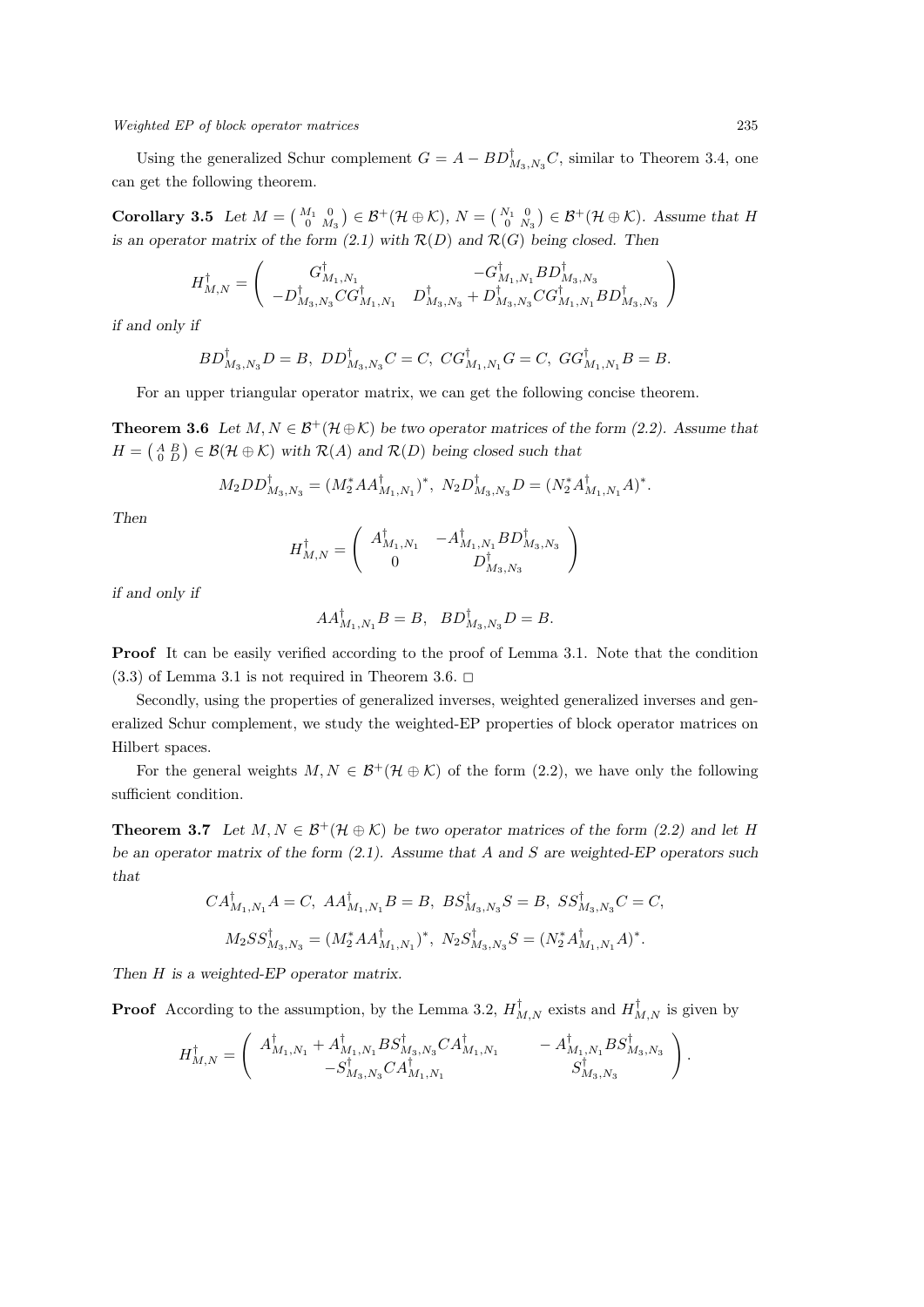By  $AA_{M_1,N_1}^{\dagger}B = B$  and  $SS_{M_3,N_3}^{\dagger}C = C$ ,  $HH_{M,N}^{\dagger}$  is described as the form

$$
HH_{M,N}^{\dagger} = \left( \begin{array}{cc} AA_{M_1,N_1}^{\dagger} & 0 \\ 0 & SS_{M_3,N_3}^{\dagger} \end{array} \right).
$$

Similarly, by  $CA_{M_1,N_1}^{\dagger}A = C$  and  $BS_{M_3,N_3}^{\dagger}S = B$ ,  $H_{M,N}^{\dagger}H$  is given by

$$
H_{M,N}^{\dagger}H = \left( \begin{array}{cc} A_{M_1,N_1}^{\dagger}A & 0 \\ 0 & S_{M_3,N_3}^{\dagger}S \end{array} \right).
$$

Since A and S are weighted-EP,  $AA_{M_1,N_1}^{\dagger} = A_{M_1,N_1}^{\dagger}A$  and  $SS_{M_3,N_3}^{\dagger} = S_{M_3,N_3}^{\dagger}S$ . Thus

$$
HH_{M,N}^\dagger = H_{M,N}^\dagger H.
$$

Therefore, by Proposition 2.8, *H* is weighted-EP.  $\Box$ 

Using the generalized Schur complement  $G = A - BD^{\dagger}_{M_3,N_3}C$ , similar to Theorem 3.7, one can get the following corollary.

**Corollary 3.8** *Let*  $M, N \in \mathcal{B}^+(\mathcal{H} \oplus \mathcal{K})$  *be two operator matrices of the form (2.2) and let H be an operator matrix of the form (2.1). Assume that D and G are weighted-EP operators such that*

$$
BD^{\dagger}_{M_3,N_3}D = B, \; DD^{\dagger}_{M_3,N_3}C = C, \; CG^{\dagger}_{M_1,N_1}G = C, \; GG^{\dagger}_{M_1,N_1}B = B,
$$
  

$$
M_2^*GG^{\dagger}_{M_1,N} = (M_2DD^{\dagger}_{M_3,N_3})^*, \; N_2^*G^{\dagger}_{M_1,N_1}G = (N_2D^{\dagger}_{M_3,N_3}D)^*.
$$

*Then H is a weighted-EP operator matrix.*

When considering diagonal weights *M* and *N*, we have the following concise result providing a necessary and sufficient condition.

**Theorem 3.9** *Let*  $M = \begin{pmatrix} M_1 & 0 \\ 0 & M_3 \end{pmatrix} \in \mathcal{B}^+(\mathcal{H} \oplus \mathcal{K}), N = \begin{pmatrix} N_1 & 0 \\ 0 & N_3 \end{pmatrix} \in \mathcal{B}^+(\mathcal{H} \oplus \mathcal{K}).$  Assume that  $H$ *is an operator matrix of the form (2.1) with*  $R(A)$  *and*  $R(S)$  *being closed such that* 

$$
CA_{M_1,N_1}^{\dagger}A = C
$$
,  $AA_{M_1,N_1}^{\dagger}B = B$ ,  $BS_{M_3,N_3}^{\dagger}S = B$ ,  $SS_{M_3,N_3}^{\dagger}C = C$ .

*Then the following conditions are equivalent:*

- *(i) H is a weighted-EP operator matrix;*
- *(ii) A and S are weighted-EP operators.*

**Proof** Suppose *H* is weighted-EP, i.e., *MH* and *NH* are EP operators. To prove that *A* and *S* are weighted-EP, we just need to show that  $M_1A$ ,  $N_1A$ ,  $M_3S$  and  $N_3S$  are EP. Since  $\mathcal{R}(A)$  and  $R(S)$  are closed, let us define the operator matrices

$$
L_1 := \begin{pmatrix} I & 0 \\ CA_{M_1,N_1}^{\dagger} & I \end{pmatrix}, R_1 := \begin{pmatrix} I & BS_{M_3,N_3}^{\dagger} \\ 0 & I \end{pmatrix}, P := \begin{pmatrix} A & 0 \\ 0 & S \end{pmatrix},
$$
  

$$
L_2 := \begin{pmatrix} I & 0 \\ B^*(A^{\dagger})_{N_1,M_1}^* & I \end{pmatrix}, R_2 := \begin{pmatrix} I & C^*(S^{\dagger})_{N_3,M_3}^* \\ 0 & I \end{pmatrix}, P^* := \begin{pmatrix} A^* & 0 \\ 0 & S^* \end{pmatrix}.
$$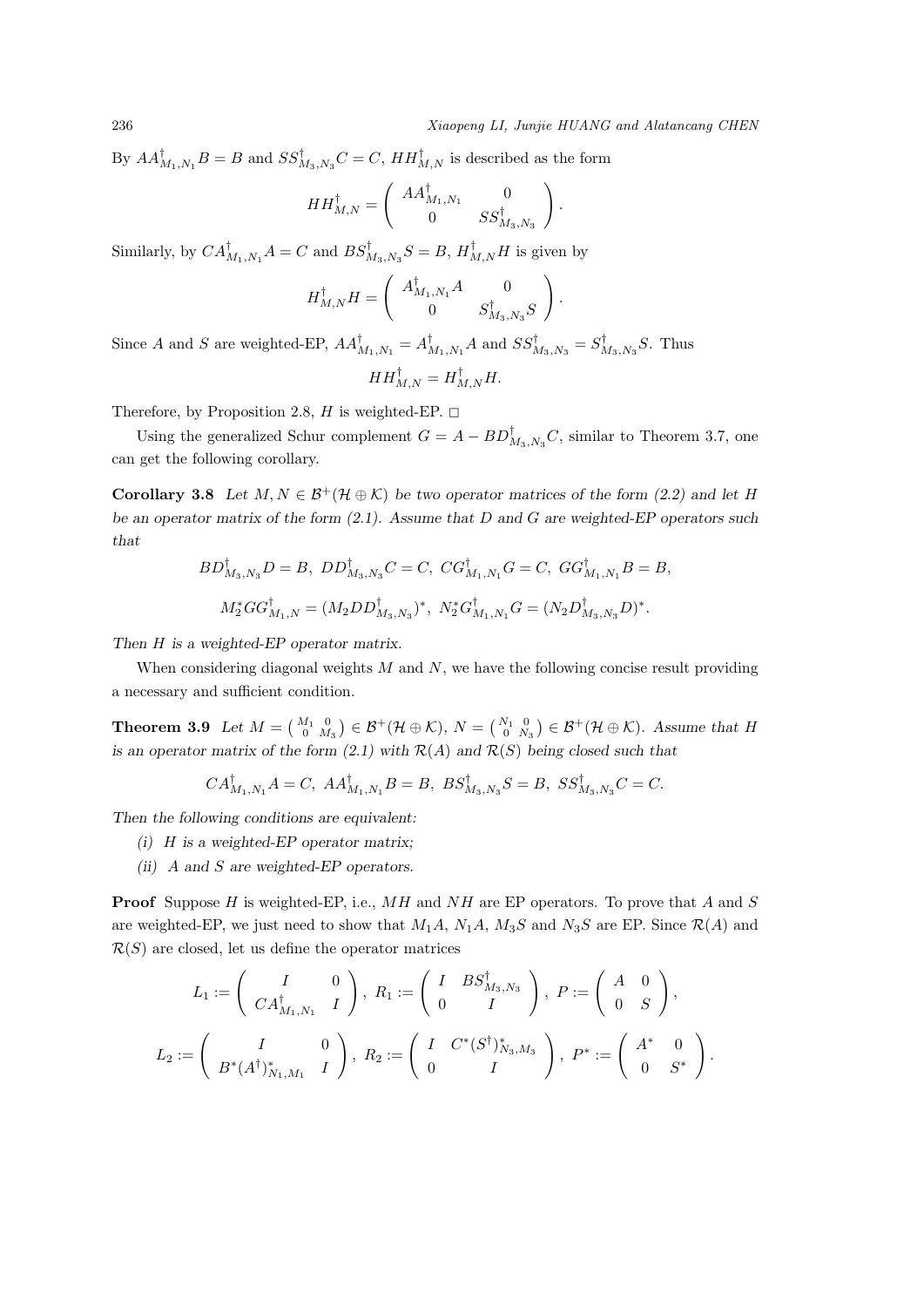Obviously,  $L_1$ ,  $L_2$ ,  $R_1$  and  $R_2$  are invertible. By assumption  $CA_{M_1,N_1}^{\dagger}A = C$ ,  $AA_{M_1,N_1}^{\dagger}B =$ *B*,  $BS_{M_3,N_3}^{\mathsf{T}}S = B$  and  $SS_{M_3,N_3}^{\mathsf{T}}C = C$ , it is clear that  $MH$  and  $(MH)^*$  can be decomposed as

$$
MH = ML_1R_1P, \quad (MH)^* = H^*M = L_2R_2P^*M. \tag{3.4}
$$

Since *MH* is EP, we have

$$
\mathcal{N}(MH) = \mathcal{N}((MH)^*) = \mathcal{N}(H^*M).
$$

From (3.4) it follows that  $\mathcal{N}(P) = \mathcal{N}(P^*M)$ . By Lemma 2.4 it is immediate that

$$
\mathcal{N}(P) \subseteq \mathcal{N}(P^*M) \Leftrightarrow P^*M = (P^*M)P^-P \tag{3.5}
$$

and

$$
\mathcal{N}(P) \supseteq \mathcal{N}(P^*M) \Leftrightarrow P = P(P^*M)^{-}(P^*M),\tag{3.6}
$$

hold for inner inverse  $P^-$  and  $(P^*M)^-$  of P and  $P^*M$ , respectively. In particular,  $P^-$  and  $(P^*M)^-$  are given by

$$
P^{-} = \left(\begin{array}{cc} A^{-} & 0 \\ 0 & S^{-} \end{array}\right), (P^*M)^{-} = \left(\begin{array}{cc} (A^*M_1)^{-} & 0 \\ 0 & (S^*M_3)^{-} \end{array}\right).
$$

From  $(3.5)$  and  $(3.6)$ , we have

$$
P^*M = \begin{pmatrix} A^*M_1 & 0 \\ 0 & S^*M_3 \end{pmatrix} = \begin{pmatrix} A^*M_1 & 0 \\ 0 & S^*M_3 \end{pmatrix} \begin{pmatrix} A^-A & 0 \\ 0 & S^-S \end{pmatrix}
$$

$$
= \begin{pmatrix} (A^*M_1)A^-A & 0 \\ 0 & (S^*M_3)S^-S \end{pmatrix}
$$

and

$$
P = \begin{pmatrix} A & 0 \\ 0 & S \end{pmatrix} = \begin{pmatrix} A & 0 \\ 0 & S \end{pmatrix} \begin{pmatrix} (A^*M_1)^- & 0 \\ 0 & (S^*M_3)^- \end{pmatrix} \begin{pmatrix} A^*M_1 & 0 \\ 0 & S^*M_3 \end{pmatrix}
$$

$$
= \begin{pmatrix} A(A^*M_1)^-(A^*M_1) & 0 \\ 0 & S(S^*M_3)^-(S^*M_3) \end{pmatrix}.
$$

Hence  $A^*M_1 = (A^*M_1)A^-A$  implies  $\mathcal{N}(M_1A) = \mathcal{N}(A) \subseteq \mathcal{N}(A^*M_1) = \mathcal{N}((M_1A)^*)$  and  $A =$  $A(A^*M_1)^-(A^*M_1)$  implies  $\mathcal{N}((M_1A)^*) = \mathcal{N}(A^*M_1) \subseteq \mathcal{N}(A) = \mathcal{N}(M_1A)$ . This shows that  $\mathcal{N}(M_1A) = \mathcal{N}((M_1A)^*)$ . Then  $M_1A$  is an EP operator. Similarly,  $S^*M_3 = (S^*M_3)S^-S$  implies  $\mathcal{N}(M_3S) = \mathcal{N}(S) \subseteq \mathcal{N}(S^*M_3) = \mathcal{N}((M_3S)^*)$  and  $S = S(S^*M_3)^{-(}S^*M_3)$  implies  $\mathcal{N}((M_3S)^*)$  $\mathcal{N}(S^*M_3) \subseteq \mathcal{N}(S) = \mathcal{N}(M_3S)$ . This shows that  $\mathcal{N}(M_3S) = \mathcal{N}((M_3S)^*)$ . Then  $M_3S$  is an EP operator.

Similarly, replacing positive definite operator *M* with *N* in the above proof, it is effortless to prove that *N*1*A* and *N*3*S* are EP operators. Therefore, by Proposition 2.8, *A* and *S* are weighted-EP operators.

Conversely, by Theorem 3.4,  $H_{M,N}^{\dagger}$  exists and  $H_{M,N}^{\dagger}$  is given by

$$
H_{M,N}^{\dagger} = \left( \begin{array}{cc} A_{M_1,N_1}^{\dagger} + A_{M_1,N_1}^{\dagger} BS_{M_3,N_3}^{\dagger} CA_{M_1,N_1}^{\dagger} & -A_{M_1,N_1}^{\dagger} BS_{M_3,N_3}^{\dagger} \\ -S_{M_3,N_3}^{\dagger} CA_{M_1,N_1}^{\dagger} & S_{M_3,N_3}^{\dagger} \end{array} \right).
$$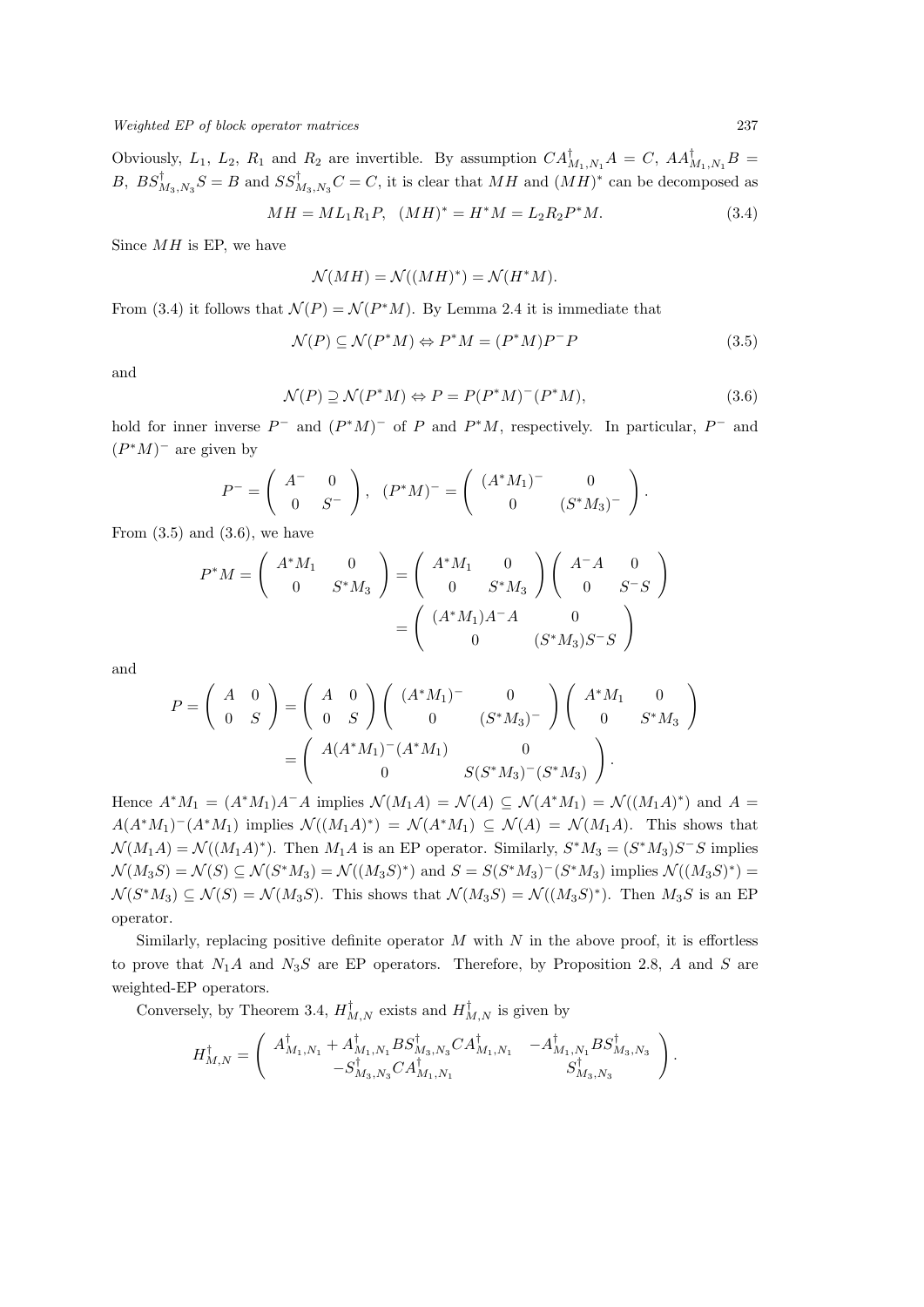Similarly to the proof of Theorem 3.7, it is easy to verify that *H* is weighted-EP.  $\Box$ 

Using the weighted generalized Schur complement  $G = A - BD^{\dagger}_{M_3, N_3}C$ , similar to Theorem 3.9, one can get the following corollary.

**Corollary 3.10** *Let*  $M = \begin{pmatrix} M_1 & 0 \\ 0 & M_3 \end{pmatrix} \in \mathcal{B}^+(\mathcal{H} \oplus \mathcal{K}), N = \begin{pmatrix} N_1 & 0 \\ 0 & N_3 \end{pmatrix} \in \mathcal{B}^+(\mathcal{H} \oplus \mathcal{K}).$  Assume that  $H$ *is an operator matrix of the form (2.1) with*  $R(D)$  *and*  $R(G)$  *being closed such that* 

$$
BD_{M_3,N_3}^{\dagger}D = B, \ DD_{M_3,N_3}^{\dagger}C = C, \ CG_{M_1,N_1}^{\dagger}G = C, \ GG_{M_1,N_1}^{\dagger}B = B.
$$

*Then the following conditions are equivalent:*

- *(i) H is a weighted-EP operator;*
- *(ii) D and G are weighted-EP operators.*

**Remark 3.11** In the previous results, we often directly assume the closedness of  $\mathcal{R}(S)$  or  $\mathcal{R}(G)$ . Actually, it is possible to give some condition on the operator entries such that  $\mathcal{R}(S)$  or  $\mathcal{R}(G)$  is closed. For example, letting  $M, N \in \mathcal{B}^+(\mathcal{H} \oplus \mathcal{K})$  be two operator matrices of the form (2.2) and  $H$  an operator matrix of the form  $(2.1)$ , we have:

(i) If  $\mathcal{R}(A)$  is closed such that

$$
CA_{M_1,N_1}^{\dagger}A = C, \ AA_{M_1,N_1}^{\dagger}B = B,
$$

then  $\mathcal{R}(H)$  is closed if and only if  $\mathcal{R}(S)$  is closed;

(ii) If  $\mathcal{R}(D)$  is closed such that

$$
BD_{M_1,N_1}^{\dagger}D = B, DD_{M_1,N_1}^{\dagger}C = C,
$$

then  $\mathcal{R}(H)$  is closed if and only if  $\mathcal{R}(G)$  is closed.

In fact, since  $\mathcal{R}(A)$  is closed,  $A_{M_1,N_1}^{\dagger}$  exists. Let us define the operator matrices

$$
L = \begin{pmatrix} I & 0 \\ CA_{M_1,N_1}^{\dagger} & I \end{pmatrix}, \ R := \begin{pmatrix} I & A_{M_1,N_1}^{\dagger} B \\ 0 & I \end{pmatrix}, \ H' := \begin{pmatrix} A & 0 \\ 0 & S \end{pmatrix}.
$$

By assumption  $CA_{M_1,N_1}^{\dagger}A = C$  and  $AA_{M_1,N_1}^{\dagger}B = B$ , it is clear that *H* can be decomposed as  $H = LH'R$ . In view of the invertibility of *L* and *R*,  $\mathcal{R}(H)$  is closed if and only if  $\mathcal{R}(H')$  is closed. Since  $\mathcal{R}(A)$  is closed,  $\mathcal{R}(H)$  is closed if and only if  $\mathcal{R}(S)$  is closed, which proves (i). The proof of (ii) is analogous.

Finally, using the properties of generalized inverses and weighted generalized inverses, in view of Theorem 3.7, we have the following conclusions.

**Theorem 3.12** Let  $H = \begin{pmatrix} A & B \\ 0 & D \end{pmatrix} \in \mathcal{B}(\mathcal{H} \oplus \mathcal{K})$  and let  $M, N \in \mathcal{B}^+(\mathcal{H} \oplus \mathcal{K})$  be two operator *matrices of the form (2.2). Assume that A and D are weighted-EP operators such that*

$$
AA_{M_1,N_1}^{\dagger}B = B, \ BD_{M_3,N_3}^{\dagger}D = B,
$$
  

$$
M_2DD_{M_3,N_3}^{\dagger} = (M_2^*AA_{M_1,N_1}^{\dagger})^*, \ N_2D_{M_3,N_3}^{\dagger}D = (N_2^*A_{M_1,N_1}^{\dagger}A)^*.
$$

*Then H is a weighted-EP operator matrix.*

**Proof** The proof is analogous to that of Theorem 3.7.  $\Box$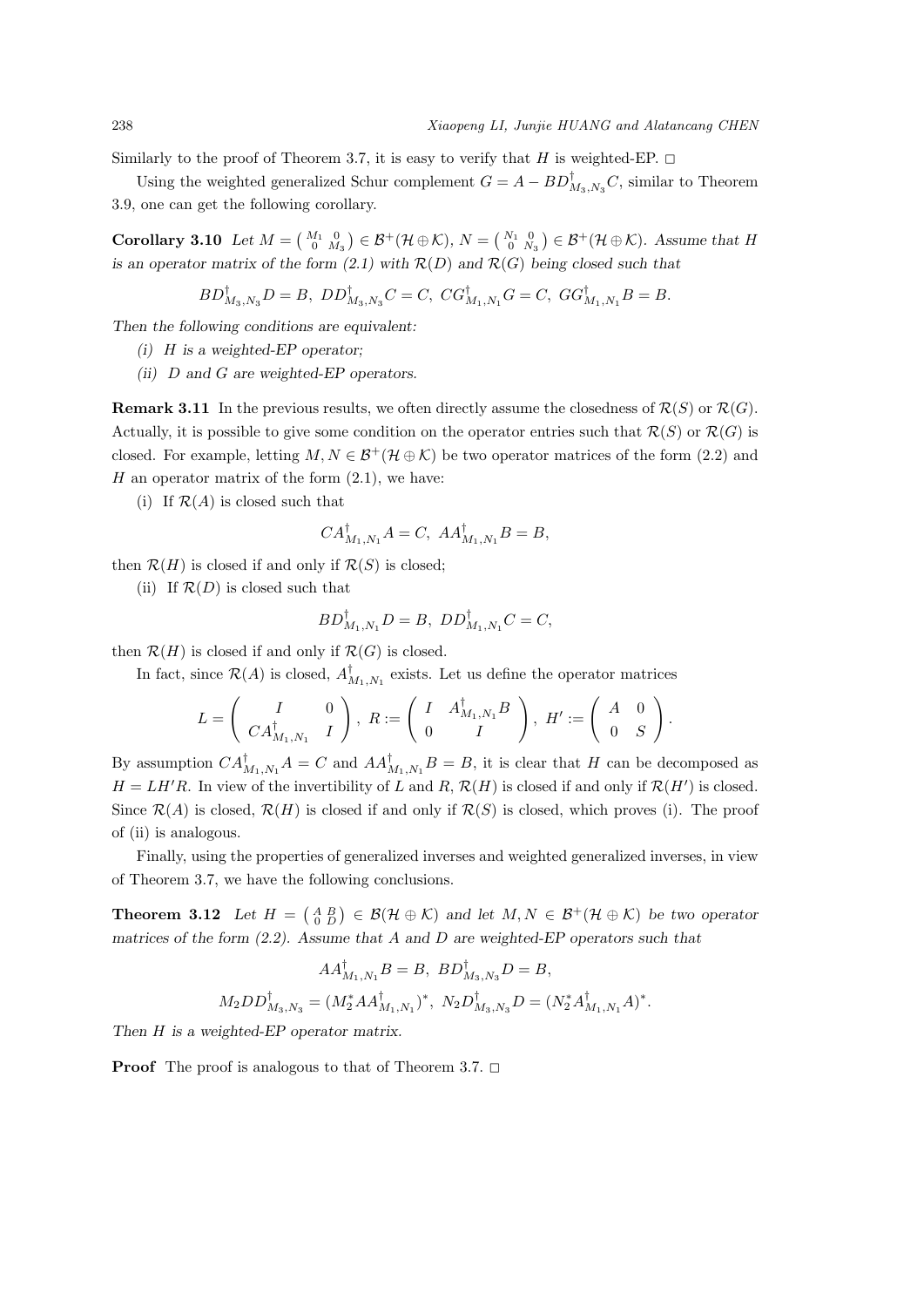**Corollary 3.13** Let  $X \in \mathcal{B}(\mathcal{K}, \mathcal{H})$ ,  $H = \begin{pmatrix} A & XD \\ 0 & D \end{pmatrix} \in \mathcal{B}(\mathcal{H} \oplus \mathcal{K})$  and let  $M, N \in \mathcal{B}^+(\mathcal{H} \oplus \mathcal{K})$  be *two operator matrices of the form (2.2). Assume that A and D are weighted-EP operators such that*

$$
M_2 D D_{M_3,N_3}^{\dagger} = (M_2^* A A_{M_1,N_1}^{\dagger})^*, N_2 D_{M_3,N_3}^{\dagger} D = (N_2^* A_{M_1,N_1}^{\dagger} A)^*.
$$

*Then H is a weighted-EP operator matrix.*

**Corollary 3.14** Let  $H = \begin{pmatrix} A & A \\ 0 & A \end{pmatrix} \in \mathcal{B}(\mathcal{H} \oplus \mathcal{H})$  and let  $M = \begin{pmatrix} M_1 & M_1 \\ M_1 & M_1 \end{pmatrix}$ ,  $N = \begin{pmatrix} N_1 & N_1 \\ N_1 & N_1 \end{pmatrix} \in \mathcal{B}^+(\mathcal{H} \oplus \mathcal{H})$ . *If A is a weighted-EP operator, then H is a weighted-EP operator matrix.*

When considering diagonal weights *M* and *N*, we have the following concise result providing a necessary and sufficient condition.

**Theorem 3.15** *Let*  $H = \begin{pmatrix} A & B \\ 0 & D \end{pmatrix} \in \mathcal{B}(\mathcal{H} \oplus \mathcal{K})$  with  $\mathcal{R}(A)$  and  $\mathcal{R}(D)$  being closed. Assume that  $M = \begin{pmatrix} M_1 & 0 \\ 0 & M_3 \end{pmatrix}$ ,  $N = \begin{pmatrix} N_1 & 0 \\ 0 & N_3 \end{pmatrix} \in \mathcal{B}^+(\mathcal{H} \oplus \mathcal{K})$  such that

$$
AA_{M_1,N_1}^{\dagger}B = B, \quad BD_{M_3,N_3}^{\dagger}D = B.
$$

*Then the following conditions are equivalent:*

- *(i) H is a weighted-EP operator matrix;*
- *(ii) A and D are weighted-EP operators.*

**Proof** It can be easily verified according to the proofs of Theorems 3.7 and 3.9.  $\Box$ 

**Corollary 3.16** Let  $X \in \mathcal{B}(\mathcal{K}, \mathcal{H})$ ,  $H = \begin{pmatrix} A & A X D \\ 0 & D \end{pmatrix} \in \mathcal{B}(\mathcal{H} \oplus \mathcal{K})$  with  $\mathcal{R}(A)$  and  $\mathcal{R}(D)$  being *closed.* Assume that  $M = \begin{pmatrix} M_1 & 0 \\ 0 & M_3 \end{pmatrix}$ ,  $N = \begin{pmatrix} N_1 & 0 \\ 0 & N_3 \end{pmatrix} \in \mathcal{B}^+(\mathcal{H} \oplus \mathcal{K})$ . Then the following conditions *are equivalent:*

- *(i) H is a weighted-EP operator matrix;*
- *(ii) A and D are weighted-EP operators.*

**Remark 3.17** The factorization  $B = AXD$  of Corollaries 3.12 and 3.16 have important applications in operator equations [27–29].

**Corollary 3.18** Let  $H = \begin{pmatrix} A & A \\ 0 & A \end{pmatrix} \in \mathcal{B}(\mathcal{H} \oplus \mathcal{H})$  with  $\mathcal{R}(A)$  being closed. Assume that  $M =$  $\begin{pmatrix} M_1 & 0 \\ 0 & M_1 \end{pmatrix}$ ,  $N = \begin{pmatrix} N_1 & 0 \\ 0 & N_1 \end{pmatrix} \in \mathcal{B}(\mathcal{H} \oplus \mathcal{H})$  are two positive definite operator matrices. Then the *following conditions are equivalent:*

- *(i) H is a weighted-EP operator matrix;*
- *(ii) A is a weighted-EP operator.*

### **4. The Application of weighted EP operators**

In this section, let  $H$ ,  $K$  and  $G$  be separable Hilbert spaces. We establish the solvability conditions and the general expression for the weighted EP solution to the operator equations

$$
AX = C, \quad XB = D,\tag{4.1}
$$

where  $A, C \in \mathcal{B}(\mathcal{H}, \mathcal{K}), B, D \in \mathcal{B}(\mathcal{G}, \mathcal{H})$  and  $X \in \mathcal{B}(\mathcal{H}).$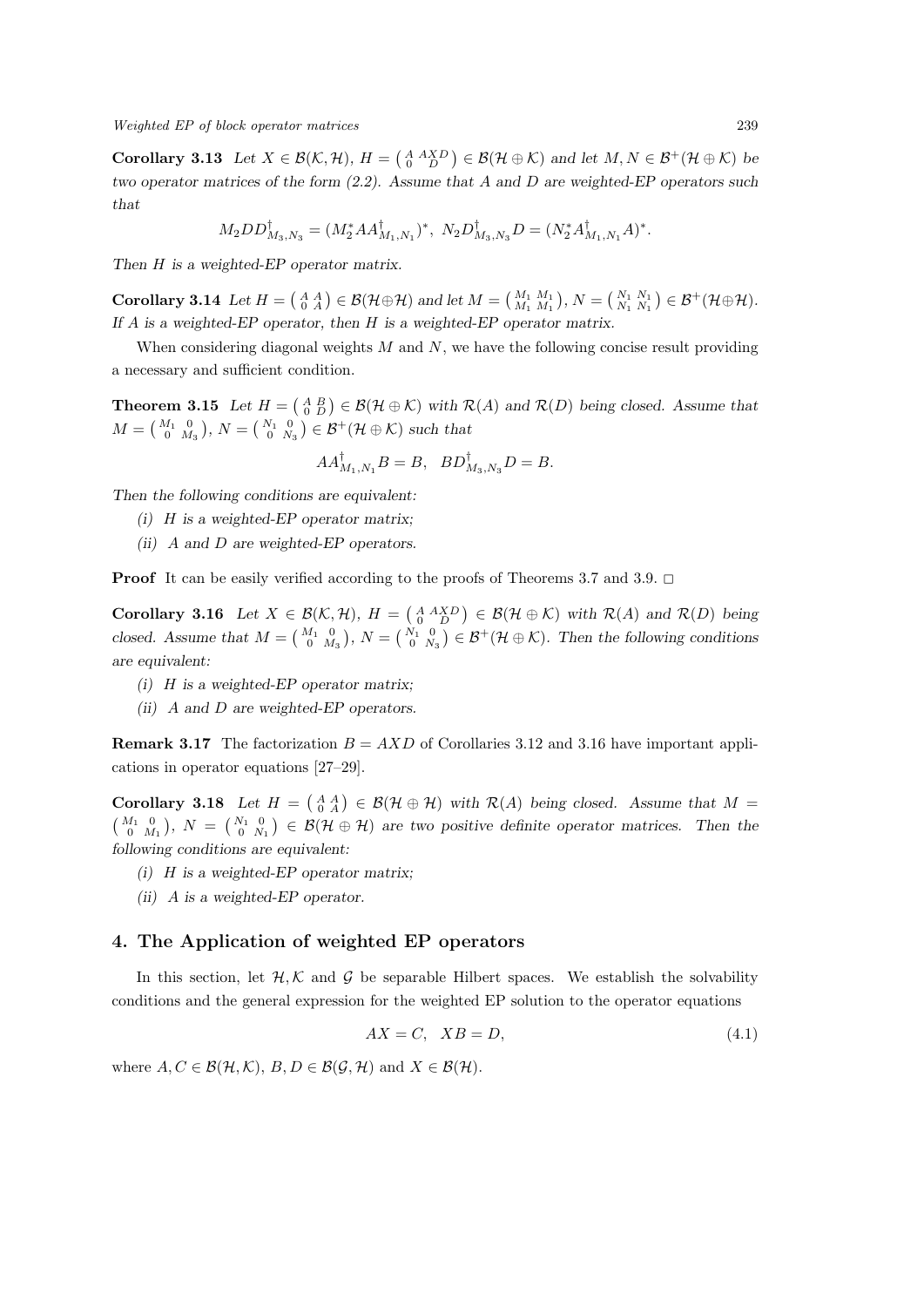For each  $T \in \mathcal{B}(\mathcal{H})$  and let  $M \in \mathcal{B}^+(\mathcal{H})$ , then the weighted adjoint operator

$$
T^{\sharp} = M^{-1}T^*M \in \mathcal{B}(\mathcal{H}).
$$

If  $T = T^{\sharp}$ , then  $T \in \mathcal{B}(\mathcal{H})$  is called the weighted self-adjoint operator with respect to  $M \in \mathcal{B}^+(\mathcal{H})$ . The set of weighted self-adjoint operators of  $\mathcal{B}(\mathcal{H})$  with respect to  $M \in \mathcal{B}^+(\mathcal{H})$  will be denoted by  $\mathfrak{S}_M(\mathcal{B}(\mathcal{H}))$ .

Before considering the mentioned property, some preparation is needed.

**Lemma 4.1** ([17]) Let  $T \in \mathcal{B}(\mathcal{H})$  and consider two positive definite operators  $M, N \in \mathcal{B}^+(\mathcal{H})$ . *Then, the following statements are equivalent:*

*(i) T is weighted EP with weights M and N;*

*(ii)* There exist two Hilbert spaces  $\mathcal{H}_1$  and  $\mathcal{H}_2$ ,  $T_1 \in \mathcal{B}(\mathcal{H}_1)$  and  $J \in \mathcal{B}(\mathcal{H}_1 \oplus \mathcal{H}_2, \mathcal{H})$ isomorphism such that  $T = J(T_1 \oplus 0)J^{-1}, T_{M,N}^{\dagger} = J(T_1^{-1} \oplus 0)J^{-1}, J(I_{\mathcal{H}_1} \oplus 0)J^{-1} \in \mathfrak{S}_M(\mathcal{B}(\mathcal{H}))$ *and*  $J(0 \oplus I_{\mathcal{H}_2})J^{-1} \in \mathfrak{S}_N(\mathcal{B}(\mathcal{H}))$ , where  $\mathcal{H}_1 \oplus \mathcal{H}_2 = \mathcal{H}$ *.* 

**Lemma 4.2** ([30]) Let *A*, *C* ∈  $\mathcal{B}(\mathcal{H}, \mathcal{K})$  and  $B, D \in \mathcal{B}(\mathcal{G}, \mathcal{H})$ . Suppose that *A* and *B* have closed *ranges. Then the equation (4.1) has a common solution*  $X \in \mathcal{B}(\mathcal{H})$  *if and only if* 

$$
\mathcal{N}(A^*) \subseteq \mathcal{N}(C^*), \ \mathcal{N}(B) \subseteq \mathcal{N}(D), \ AD = CB.
$$

*In which case, the general common solution is given by*

$$
X = A^{-}C + DB^{-} - A^{-} ADB^{-} + (I_{\mathcal{H}} - A^{-}A)Y(I_{\mathcal{H}} - BB^{-}),
$$

*where*  $Y \in \mathcal{B}(\mathcal{H})$  *is arbitrary.* 

Now we consider the weighted EP solution to the equation (4.1). By the Lemma 4.1, for the isomorphism operator  $J \in \mathcal{B}(\mathcal{H}_1 \oplus \mathcal{H}_2, \mathcal{H})$ , the solution has the following factorization:

$$
X = J\begin{pmatrix} X_1 & 0 \\ 0 & 0 \end{pmatrix} J^{-1}, X_{M,N}^{\dagger} = J\begin{pmatrix} X_1^{-1} & 0 \\ 0 & 0 \end{pmatrix} J^{-1},
$$

where  $X_1 \in \mathcal{B}(\mathcal{H}_1)$ . Let  $\mathcal{R}(A), \mathcal{R}(B)$  be closed, and

$$
AJ = \begin{pmatrix} A_1 & A_2 \end{pmatrix}, \; CJ = \begin{pmatrix} C_1 & C_2 \end{pmatrix}, \; J^{-1}B = \begin{pmatrix} B_1 \\ B_2 \end{pmatrix}, \; J^{-1}D = \begin{pmatrix} D_1 \\ D_2 \end{pmatrix},
$$

where  $A_1, C_1 \in \mathcal{B}(\mathcal{H}_1, \mathcal{K}), A_2, C_2 \in \mathcal{B}(\mathcal{H}_2, \mathcal{K}), B_1, D_1 \in \mathcal{B}(\mathcal{G}_1, \mathcal{H}), B_2, D_2 \in \mathcal{B}(\mathcal{G}_2, \mathcal{H}),$  and  $\mathcal{R}(A_1), \mathcal{R}(B_1)$  are closed. Then the equation (4.1) has weighted EP solution if and only if operator equations

$$
A_1 X_1 = C_1, X_1 B_1 = D_1, C_2 = 0, D_2 = 0
$$

have a common solution. By Lemmas 4.1 and 4.2, we have the following theorem.

**Theorem 4.3** Let  $A, C \in \mathcal{B}(\mathcal{H}, \mathcal{K})$  and  $B, D \in \mathcal{B}(\mathcal{G}, \mathcal{H})$ . Let  $\mathcal{R}(A), \mathcal{R}(B)$  be closed and consider *two positive definite operators*  $M, N \in \mathcal{B}^+(\mathcal{H})$ *. Suppose that*  $J \in \mathcal{B}(\mathcal{H}_1 \oplus \mathcal{H}_2, \mathcal{H})$  *is isomorphism such that*

$$
J(I_{\mathcal{H}_1} \oplus 0)J^{-1} \in \mathfrak{S}_M(\mathcal{B}(\mathcal{H})), \ J(0 \oplus I_{\mathcal{H}_2})J^{-1} \in \mathfrak{S}_N(\mathcal{B}(\mathcal{H})),
$$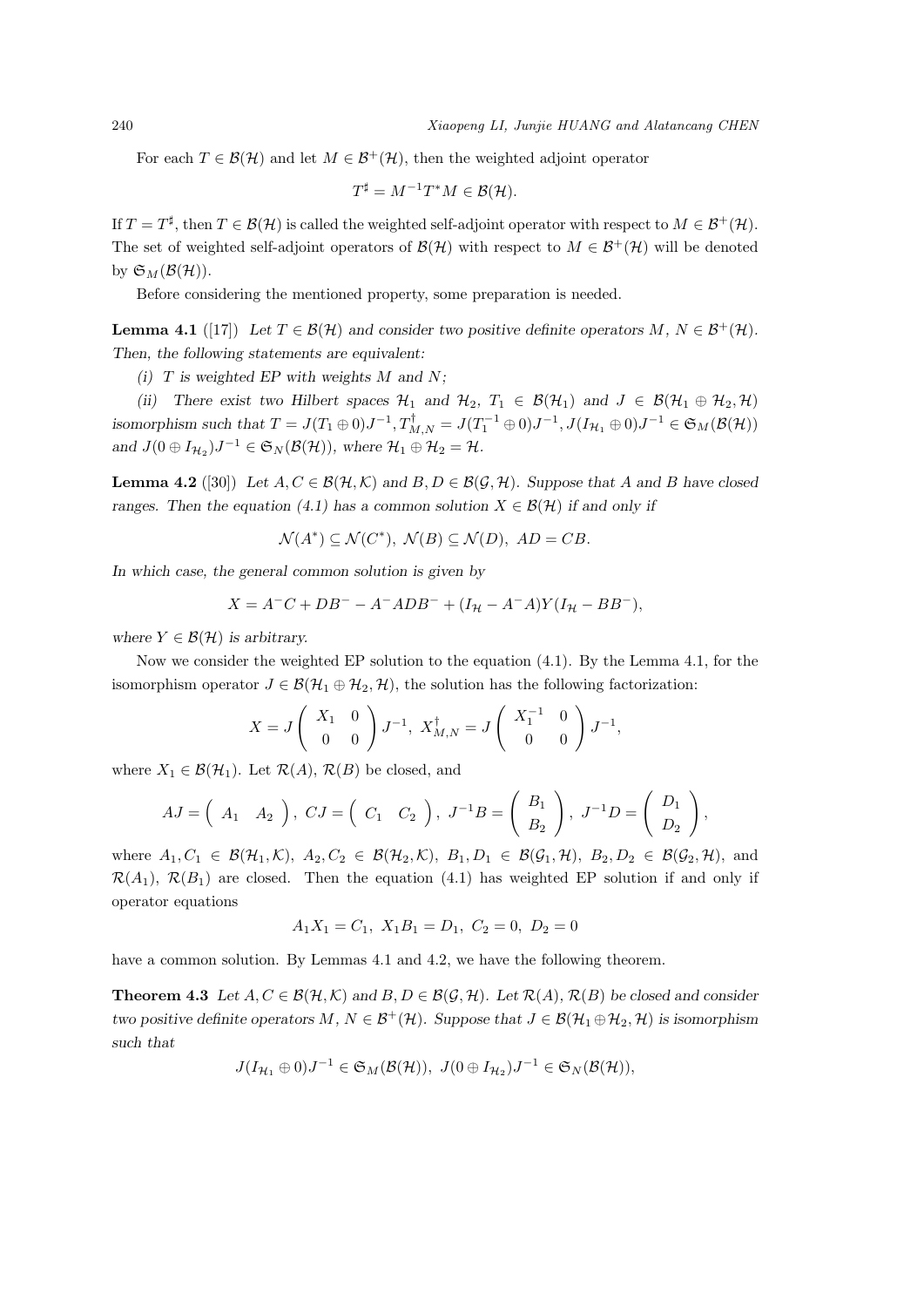*Weighted EP of block operator matrices* 241

$$
AJ = \begin{pmatrix} A_1 & A_2 \end{pmatrix}, \; CJ = \begin{pmatrix} C_1 & C_2 \end{pmatrix}, \; J^{-1}B = \begin{pmatrix} B_1 \\ B_2 \end{pmatrix}, \; J^{-1}D = \begin{pmatrix} D_1 \\ D_2 \end{pmatrix},
$$

where  $A_1, C_1 \in \mathcal{B}(\mathcal{H}_1, \mathcal{K}), A_2, C_2 \in \mathcal{B}(\mathcal{H}_2, \mathcal{K}), B_1, D_1 \in \mathcal{B}(\mathcal{G}_1, \mathcal{H}), B_2, D_2 \in \mathcal{B}(\mathcal{G}_2, \mathcal{H}),$  and  $\mathcal{R}(A_1)$ ,  $\mathcal{R}(B_1)$  are closed. Then the equation (4.1) has a weighted EP solution  $X \in \mathcal{B}(\mathcal{H})$  if and only if

$$
\mathcal{N}(A_1^*) \subseteq \mathcal{N}(C_1^*), \ \mathcal{N}(B_1) \subseteq \mathcal{N}(D_1), \ A_1D_1 = C_1B_1, \ C_2 = D_2 = 0.
$$

*In this case, the general weighted EP solution of equation (4.1) is given by*

$$
X = J \begin{pmatrix} A_1^- C_1 + D_1 B_1^- - A_1^- A_1 D_1 B_1^- + (I_{\mathcal{H}_1} - A_1^- A_1) Y_1 (I_{\mathcal{H}_1} - B_1 B_1^-) & 0 \\ 0 & 0 \end{pmatrix} J^{-1},
$$

*where*  $Y_1 \in \mathcal{B}(\mathcal{H}_1)$  *is arbitrary.* 

**Acknowledgements** We are very grateful to the anonymous referees for their valuable suggestions and comments which greatly help to improve this paper and our future research.

# **References**

- [1] S. L. CAMPBELL, C. D. MEYER. *EP operators and generalized inverses*. Canad. Math. Bull., 1975, **18**(3): 327–333.
- [2] M. ITOH. *On some EP operators*. Nihonkai Math. J., 2005, **16**(1): 49–56.
- [3] R. HARTWIG, I. J. KATZ. *On products of EP matrices*. Linear Algebra Appl., 1997, **252**(1-3): 339–345.
- [4] H. SCHWERDTFEGER. *Introduction to Linear Algebra and the Theory of Matrices*. P. Noordhoff, Groningen, 1950.
- [5] D. MOSIĆ, D. S. DJORDJEVIĆ, J. J. KOLIHA. *EP elements in rings*. Linear Algebra Appl., 2009, 431(5-7): 527–535.
- [6] D. MOSIĆ, D. S. DJORDJEVIĆ. Partial isometries and EP elements in rings with involution. Electron. J. Linear Algebra, 2009, **18**: 761–772.
- [7] J. BENITEZ. *Moore-Penrose inverses and commuting elements of C∗-algebras*. J. Math. Anal. Appl. 2008, **345**(2): 766–770.
- [8] J. J. KOLIHA. *Elements of C∗-algebras commuting with their Moore-Penrose inverse*. Studia. Math., 2000, **139**(1): 81–90.
- [9] E. BOASSO. *Factorizations of EP Banach space operators and EP Banach algebra elements*. J. Math. Anal. Appl., 2011, **379**(1): 245–255.
- [10] M. JALAEIAN, M. MOHAMMADZADEH, M. HASSANI. *Conditions that the product of operators is an EP operator in Hilbert C∗-module*. Linear Multilinear Algebra, 2020, **68**(10): 1990–2004.
- [11] K. SHARIFI. *EP modular operators and their products*. J. Math. Anal. Appl., 2014, **419**(2): 870–877.
- [12] Yongge TIAN, Hongxing WANG. *Characterizations of EP matrices and weighted-EP matrices*. Linear Algebra Appl., 2011, **434**(5): 1295–1318.
- [13] D. MOSIĆ, D. S. DJORDJEVIĆ, J. J. KOLIHA. Weighted-EP elements in  $C^*$ -algebras. Electron. J. Linear Algebra, 2011, **22**: 912–930.
- [14] D. MOSIĆ, D. S. DJORDJEVIĆ. Factorization of weighted-EP elements in  $C^*$ -algebas. Appl. Math. Comput., 2012, **218**(9): 5383–5390.
- [15] D. MOSIĆ, D. S. DJORDJEVIĆ. Weighted partial isometries and weighted-EP elements in  $C^*$ -algebas. Appl. Math. Comput., 2015, **265**(C): 17–30.
- [16] E. BOASSO, D. MOSIĆ, D. S. DJORDJEVIĆ. Weighted Moore-Penrose invertible and weighted EP Banach *algebra elements*. J. Korean Math. Soc., 2013, **50**(6): 1349–1367.
- [17] E. BOASSO, D. S. DJORDJEVIĆ, D. MOSIĆ. *Factorizations of weighted EP Banach space operators and Banach algebra elements*. Banach J. Math. Anal., 2015, **9**(3): 114–127.
- [18] A. JERIBI. *Spectral Theory and Applications of Linear Operators and Block Operator Matrices*. Springer-Verlag, New York, 2015.